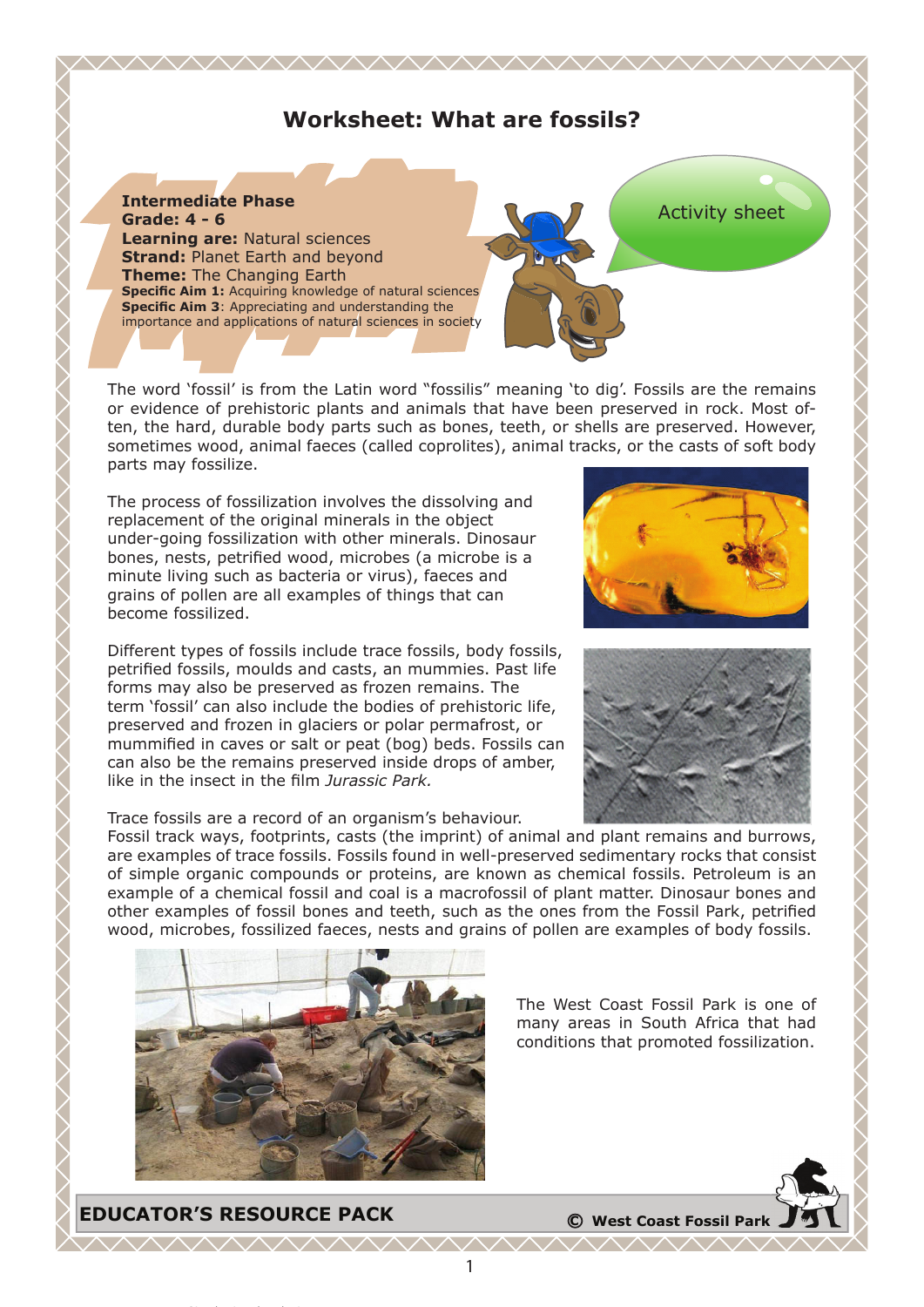#### **How are fossils found?**

Anyone can find a fossil - even you! By far the most commom way to find fossils is to look closely at rock outcrops and search for fossils that are being exposed by erosion. Fossils are sometimes found when miners excavate or dig into layers of sedimentary rock. A scientist who studies fossils is called a palaeontologist. The palaeontologist uses scientific methods to find out more about the prehsitoric plant or animal that the fossil represents. This includes how old the fossil is, whether it once lived on land or in the ocean, what extinct or existing species it resembles, and so on. Palaeontologists use this and other information to learn more about how the environment and climate on Earth has changed over millions of years, a longer time than any of our historical records - before books, before humans - back when life began 4.6 billion years ago. A palaeontologist uses many tools when looking for fossils. These tools include picks, chisels, drills, shovels, brushes and magnifying glasses. Different tools and methods are used to prepare different types of fossils for study. Computers and other instruments, such as scanning electron microscopes, may be used to study and analyse new findings for comparison with information that is already known.

<u> WWW.WWW.WWW.WWW.WWW</u>



#### **Activity 1: Tools used to find and collect fossils**

Things you need to pack in your backpack to be a good fossil finder. include:

- Geological maps
- Aerial and satellite photos
- Geological pick
- Brush
- Dental pick
- Dustpan
- Toilet paper or tin foil
- G.P.S
- Field book and pencil
- Camera
- Hand lens
- Acid bottle
- Water bottle
- Spare pencils and eraser
- Boxes
- labels
- Lunch!

Below are a few examples of tools that palaeontologists use to excavate fossils.

- String for grid
- Pick
- Magnifying glass
- Chisel
- Sand scoop
- Shovel/spade
- Brushes
- Trowel
- Rock hammer
- Graph paper and board
- Plaster of Paris

Explain what you think each one is used for.

**EDUCATOR'S RESOURCE PACK <sup>C</sup> West Coast Fossil Park**

**LASTER OF PA** 

Graph sheet

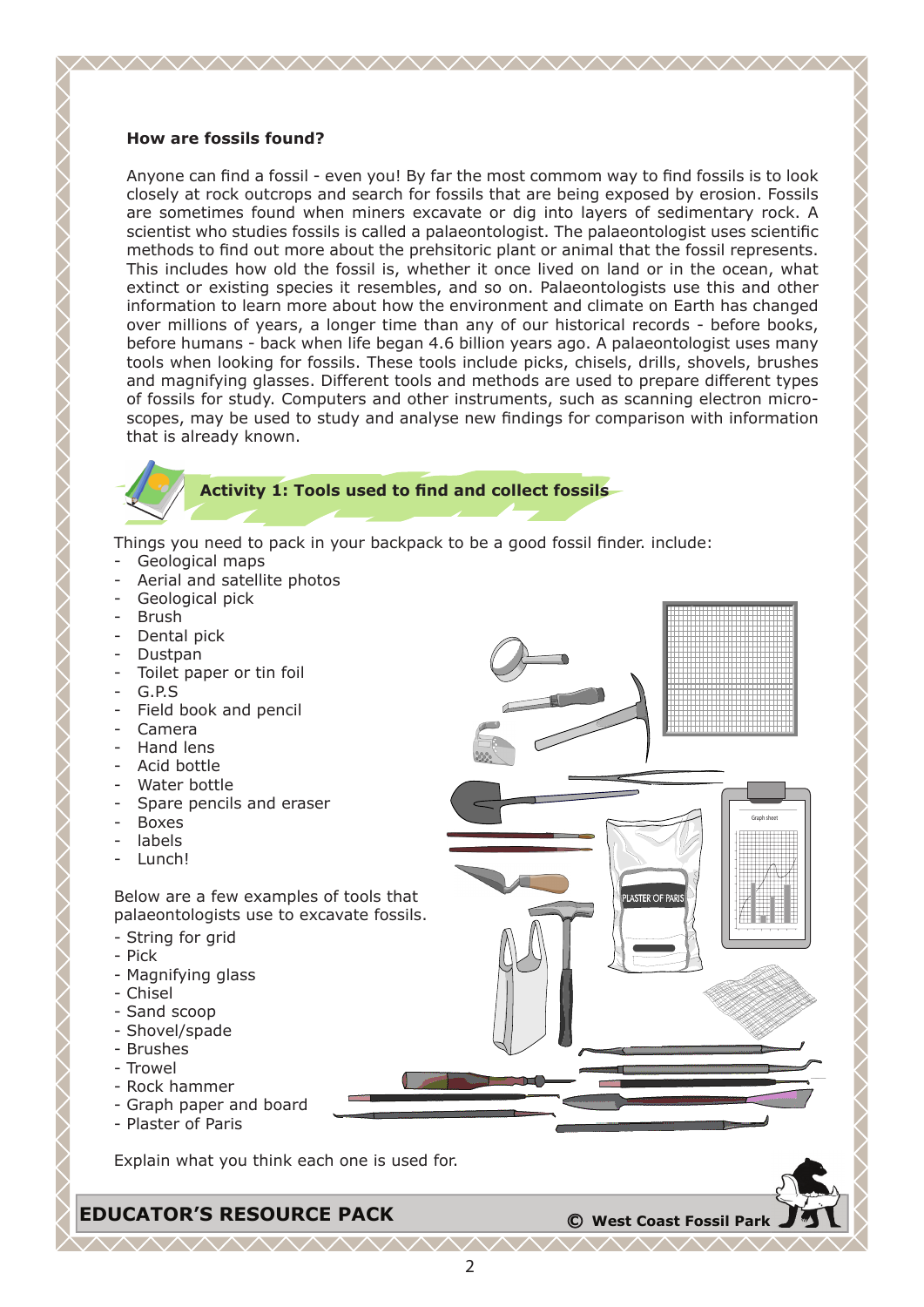

Read all the clues below and complete the crossword puzzle.

**What is a fossil?**



### **ACROSS**

- 1 A tool used to dig holes.<br>2 The Latin meaning of "fo
- 2 The Latin meaning of "fossilis".<br>3 The hard covering of an arthroi
- 3 The hard covering of an arthropod.<br>4 Frozen river (snow) wherein actual
- 4 Frozen river (snow) wherein actual bodies of prehistoric life can be frozen.<br>5 Imprint of an animal's foot.
- 5 Imprint of an animal's foot.<br>8 The fossil of a footprint or b
- 8 The fossil of a footprint or burrow etc.<br>10 A sharp, flat screwdriver.
- A sharp, flat screwdriver.
- 11 The mineralized remains or evidence of any organism preserved in rock.
- 14 An extinct animal which was common on the West Coast 5 million years ago.
- 15 An example of a chemical fossil made from ocean microbes.
- 16 A fossil made from prehistoric trees.
- 17 An example of a body fossil.

### **DOWN**

- 1 A rock type in which you might find fossils.
- 6 The internal skeleton of a vertebrate is made up of ....  $\overline{z}$  A planet 4.6 billion vears old.
- 7 A planet 4.6 billion years old.<br>9 A person whose job it is to sti
- 9 A person whose job it is to study fossils.<br>12 The original organism decays, leaving an
- The original organism decays, leaving an imprint of its body.
- 13 The original organism decays, leaving an imprint and an empty space
- 18 An animal without a backbone.<br>19 A very small, living organism.
- A very small, living organism.

# **EDUCATOR'S RESOURCE PACK**  $\bullet$  **C** West Coast Fossil Park

ヘヘヘヘヘヘヘ